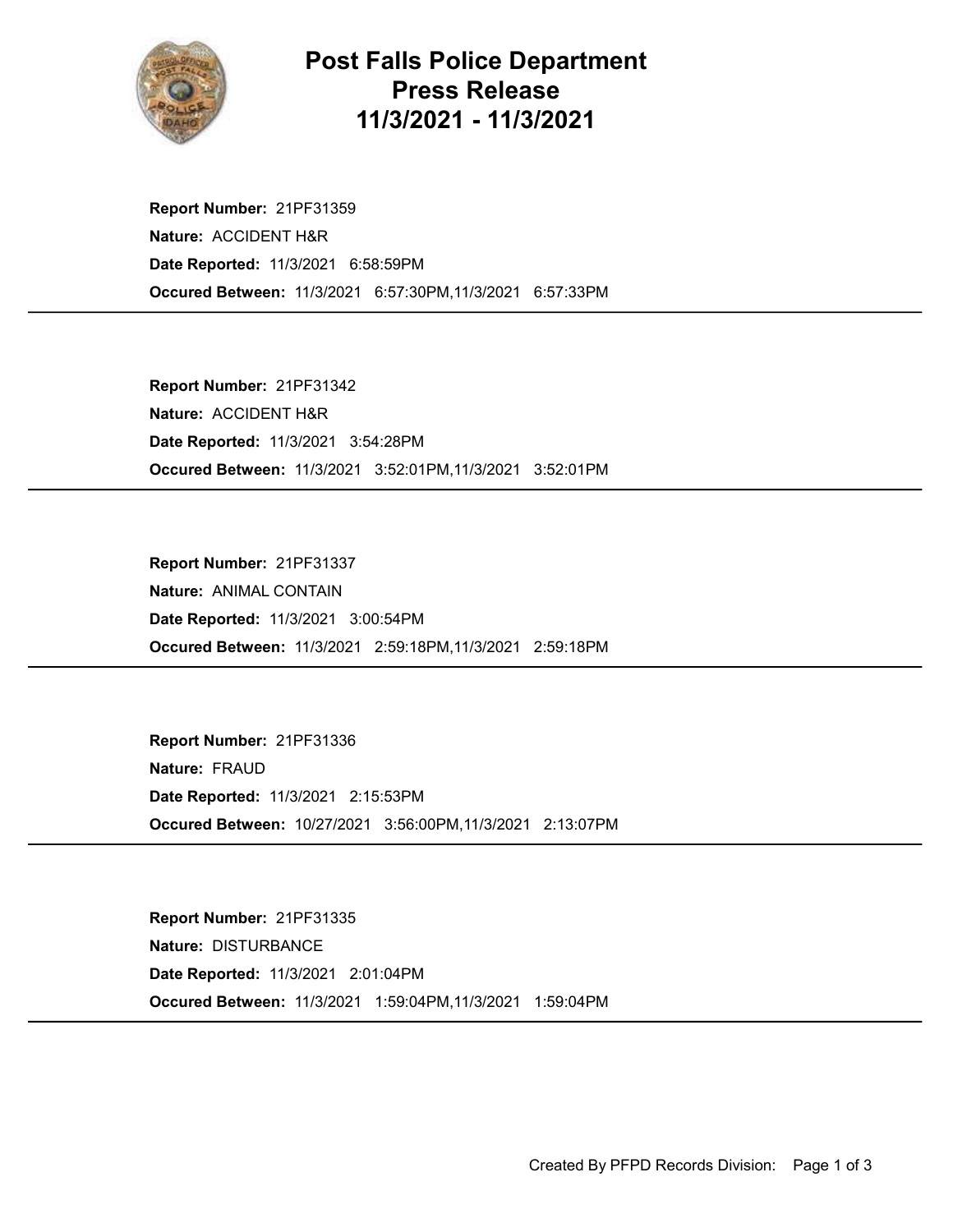Occured Between: 11/3/2021 1:23:05PM,11/3/2021 1:23:05PM Report Number: 21PF31328 Nature: FRAUD Date Reported: 11/3/2021 1:24:04PM

Occured Between: 11/3/2021 1:19:28PM,11/3/2021 1:19:28PM Report Number: 21PF31326 Nature: TRAFFIC OFFENSE Date Reported: 11/3/2021 1:21:00PM

Occured Between: 11/2/2021 8:00:00AM,11/2/2021 8:30:00AM Report Number: 21PF31325 Nature: TRAFFIC OFFENSE Date Reported: 11/3/2021 1:19:20PM

Occured Between: 11/3/2021 11:23:19AM,11/3/2021 11:23:23AM Report Number: 21PF31308 Nature: DOMESTIC DISPUT Date Reported: 11/3/2021 11:23:54AM

Occured Between: 11/3/2021 11:21:15AM,11/3/2021 11:21:15AM Report Number: 21PF31306 Nature: TOBACCO PROBLEM Date Reported: 11/3/2021 11:22:40AM

Occured Between: 11/3/2021 10:23:42AM,11/3/2021 10:23:44AM Report Number: 21PF31293 Nature: ACCIDENT INJURY Date Reported: 11/3/2021 10:24:56AM